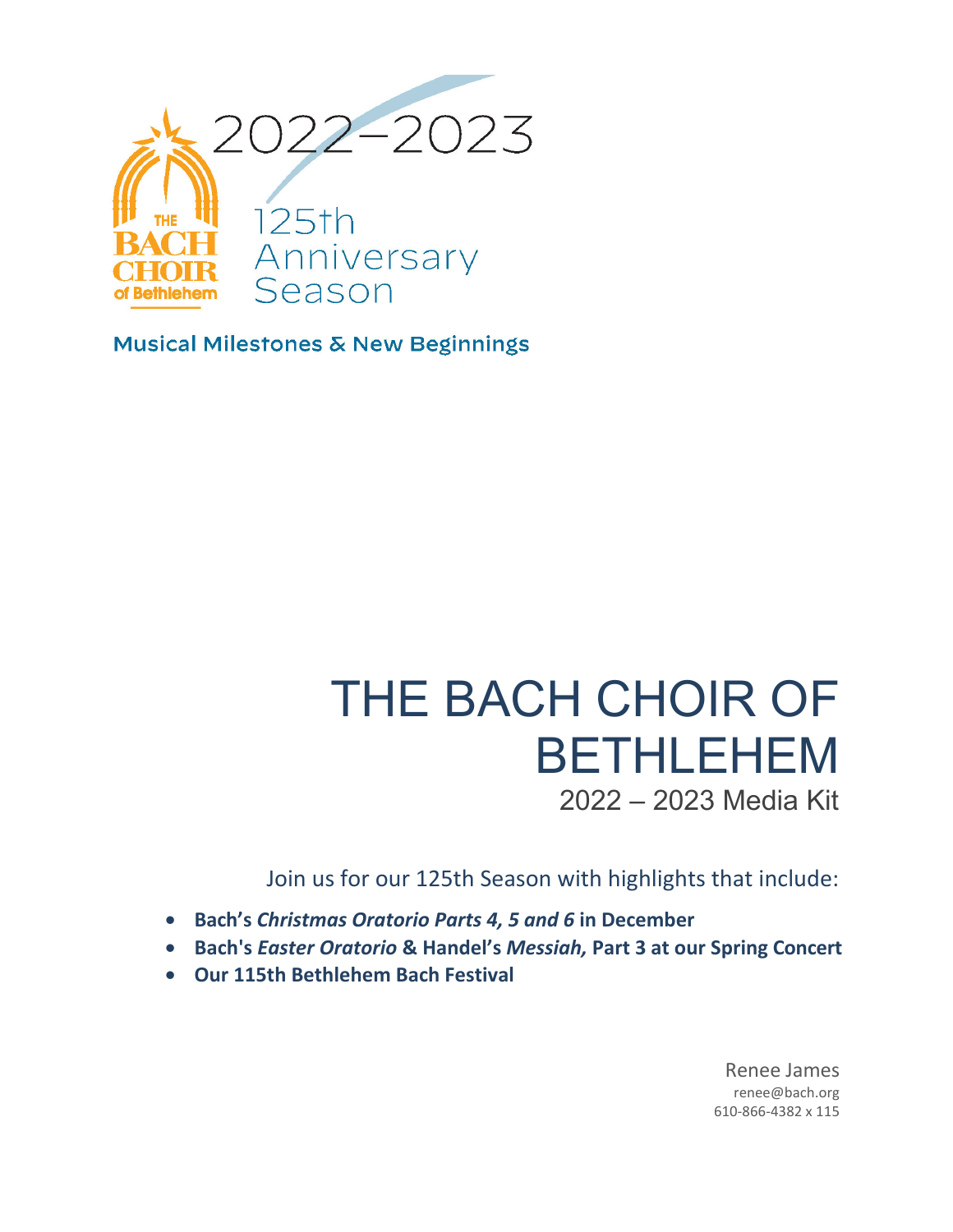

America's oldest Bach choir, **The Bach Choir of Bethlehem,** was founded in 1898 and continues to celebrate and perform the music of J.S. Bach and other baroque composers for audiences of more than 22,000 people each year. In addition to the ticketed performances, the Choir also offers ten FREE *Bach at Noon* concerts each year, and visits elementary and middle schools in the Lehigh Valley, reaching some 5,000 students each year with its innovative and approachable *Bach to School* program.

In our 2022-2023 season, we'll present our **Christmas, Family and Spring** concerts, along with our **115 th Bethlehem Bach Festival** in May. Below is a snapshot of our audience:

- Slightly higher male number (skewed in favor of male due to likelihood of one email address shared by couple)
- 80% are over the age of 35; with 45% at age 55+
- 41% have Household Incomes of more than \$75K; 65% have HHI of more than \$50,000
- 51% do not have children in the home / 49% have children in the home
- 51% graduated from college or graduate school / 49% graduated from high school



A summary of advertising options are outlined on the following pages.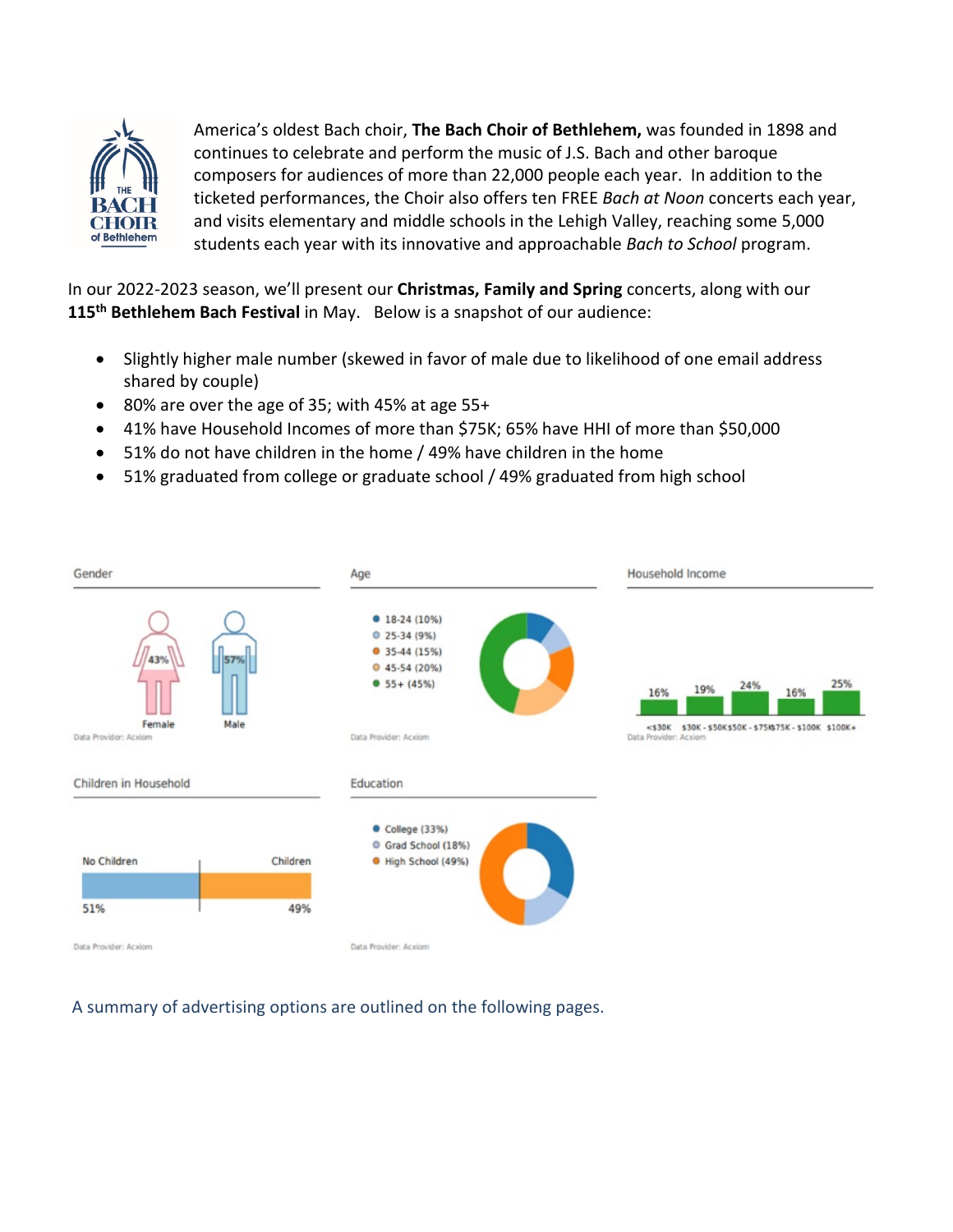### *Bach at Noon* **Programs - Free-will concerts for the community:**

**Bach at Noon / Bethlehem: Seven performances in Bethlehem:** September, October,

November, January, February, March, April

### **Bach at Noon / Allentown: Three performances in Allentown:** June, July, August

- •Attract more than 9,000 people annually
- •Helps promote your business or service to local patrons as well as people visiting the area regularly for the concerts
- Highlights your business as a patron of the arts to help offset expenses against this free program

# *Christmas, Spring & Festival:* **Ad opportunities in our concert programs**

### *Christmas & Spring*

Use these seasonal programs to reach thousands of patrons with greetings or timely promotions about your business or services.

- **Christmas**: two performances in December, 2022 in Allentown and Bethlehem
- **Spring**: one performance in Bethlehem (March, 2023)

### *Bethlehem Bach Festival*

The heart of our season, the Festival draws more than 5,000 audience members from across the country. Presented over **two weekends in May,** the Festival includes: Concerts, educational events/ lectures, luncheons, and dinners.

Visitors to our area will welcome information about shopping, lodging, food and family fun, as they experience the Lehigh Valley during each Festival and plan their visit for the following year.

Local patrons will appreciate having your business information in hand as they enjoy our Festival and make their own purchase decisions and recommendations to friends & family over the coming months.

## **Specifications and Mechanical Requirements**

### **Bach at Noon Programs:** 3.5" wide x 2" high

**Season | Festival Concert programs:**  Full Page: 7" wide x 9.5" high Half-Page: 7" wide by 4.75" high Quarter-Page: 3.5" wide x 4.75" high

Contact: Renée James, Marketing Director with questions or for additional information: **610-866-4382 x 115 or renee@bach.org**

- All ads black and white
- PDF format (most preferred): hiresolution,B&W, press-ready PDF with all fonts and graphics embedded
- Jpegs: hi-resolution, at least 300 dpi at 100%
- Vector eps: Adobe illustrator eps files, with text converted to outlines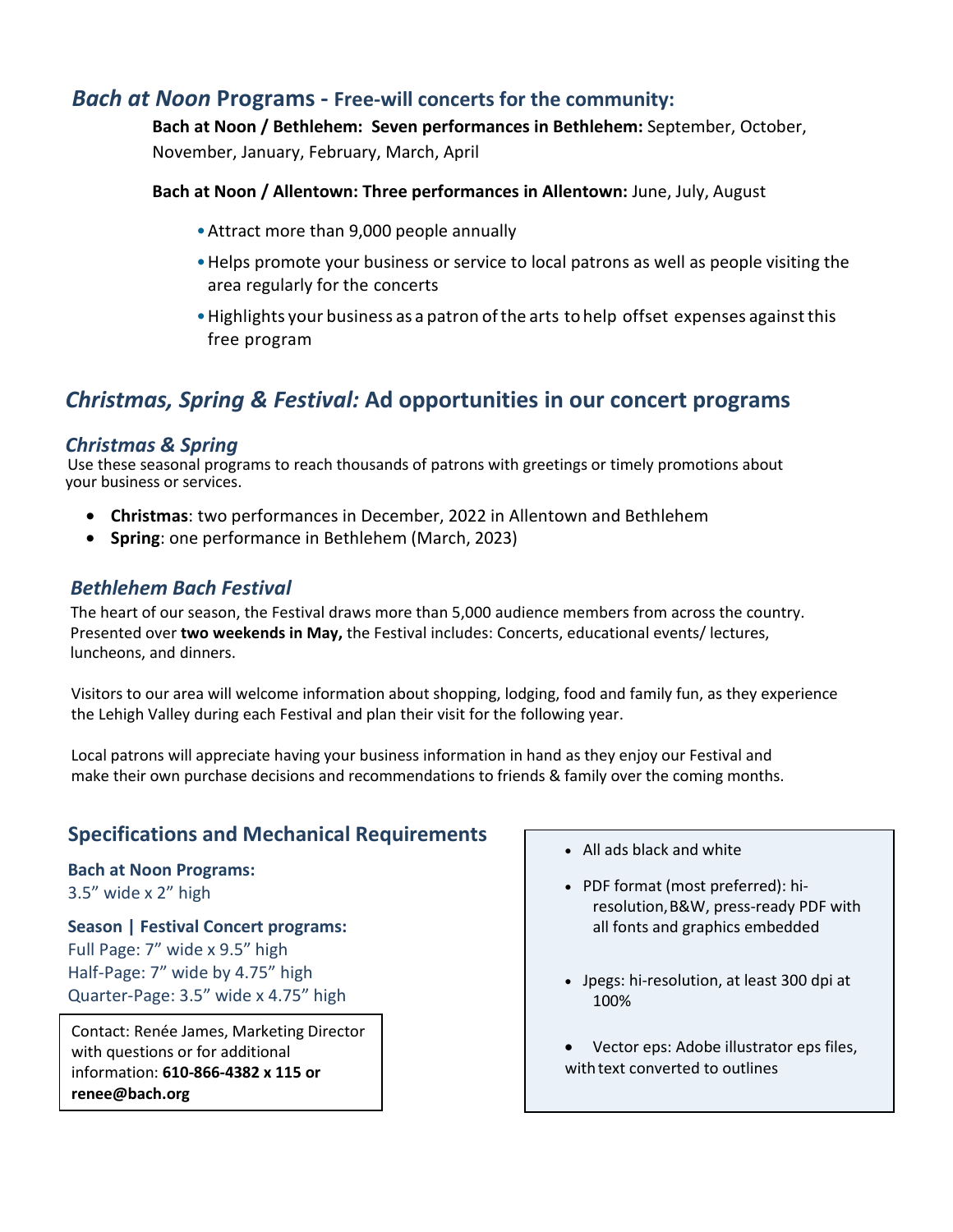# **Advertising Contract 2022-2023 Season Bach Choir Program Books**



440 Heckewelder Place Bethlehem, PA 18018 610.866.4382 BACH.org

| Organization |       |     |
|--------------|-------|-----|
|              |       |     |
| Contact      | Title |     |
|              |       |     |
| Address      | State | Zip |
| Telephone    | Fax   |     |
| Email        |       |     |

**Ad submission deadline: Friday, November 11, 2022.** Ads will run in the Christmas, Spring and Festival Program books. **To change your ads for the 2023 Spring and Festival programs, please submit new ad (same size) by Monday, February 27, and Friday, April 10 (respectively).** Reserve your space now.

Contact Renée James by email (renee@bach.org) or call with questions: 610-866-4382 ext. 115.

| I agree to secure advertising space in The Bach Choir |
|-------------------------------------------------------|
| program books in accordance with the following        |
| specifications (Please check one):                    |

Full Page \$850

1/2 Page Horizontal \$450

1/4 Page Vertical \$275

Business cards are NOT acceptable.

Need an ad designed? Contact our designer, Anne Schauer Design at 610-216-6283 for design & production cost.



### ALL ADS ARE BLACK AND WHITE. ACCEPTABLE FORMATS:

• PDF FORMAT (MOST PREFERRED): Must be a high-resolution, black and white, press-ready PDF with all fonts and graphics embedded.

• HIGH-RESOLUTION JPEG: High-resolution jpeg files will be accepted. All jpegs must be 300 dpi at 100%, black and white.

• VECTOR EPS: Adobe Illustrator eps files, with text converted to outlines.

• SEND FILES TO: **renee**[@bach.org](mailto:renee@bach.org)

VERY IMPORTANT: *Please use your organization's name to name your file and include the size as part of the filename.* EX: ASDesign\_half.pdf

I agree to provide ads in one of the formats listed above. The Bach Choir of Bethlehem reserves the right to approve or reject ads, while the advertiser assumes responsibility for the content of the advertisement. I understand that the ad will appear as specified.

Authorized Representative

Authorized Signature **Date of the Contract of the Contract of the Contract of the Contract of the Contract of Co** 

Please indicate method of payment:



Check Enclosed  $\Box$  Bill Advertiser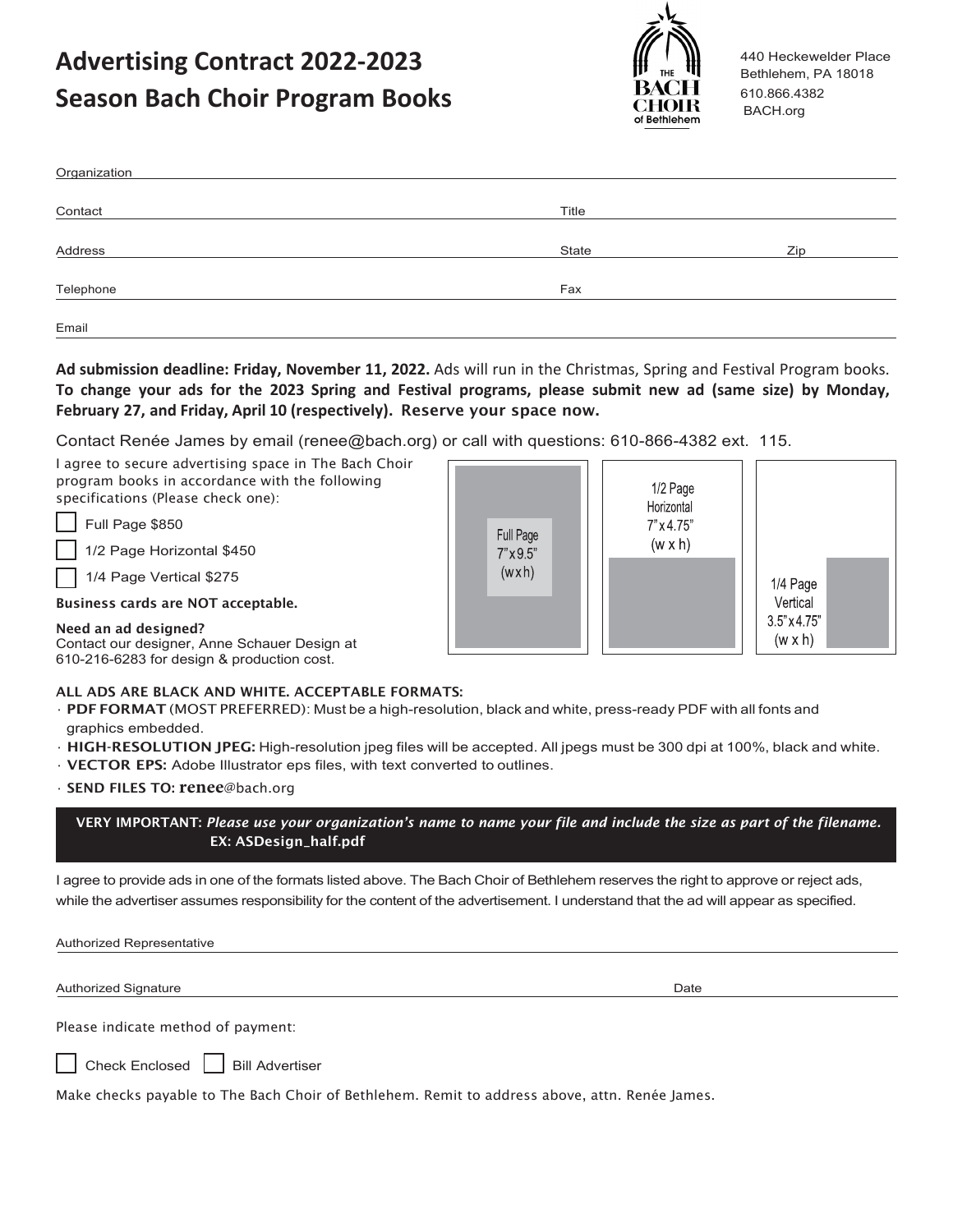# **Advertising Contract 2022-2023 Spring & Festival Concert Program Books**



440 Heckewelder Place Bethlehem, PA 18018 610.866.4382 BACH.org

| Organization |       |     |
|--------------|-------|-----|
|              |       |     |
| Contact      | Title |     |
| Address      | State | Zip |
|              |       |     |
| Telephone    | Fax   |     |
|              |       |     |

Email

**Ad submission deadline: Monday, February 27, 2023.** Ads will run in the Spring and Festival Program books. **To change your ads for the Festival program, please submit new ad (same size) by Friday, April 10, 2023.** Reserve your space now.

Contact Renée James by email (renee@bach.org) or call with questions: 610-866-4382 ext. 115.

| I agree to secure advertising space in The Bach Choir<br>program books in accordance with the following<br>specifications (Please check one):<br>Full Page \$675<br>1/2 Page Horizontal \$350<br>1/4 Page Vertical \$225 | Full Page<br>$7" \times 9.5"$<br>(wxh) | 1/2 Page<br>Horizontal<br>$7" \times 4.75"$<br>$(w \times h)$ | 1/4 Page                              |  |
|--------------------------------------------------------------------------------------------------------------------------------------------------------------------------------------------------------------------------|----------------------------------------|---------------------------------------------------------------|---------------------------------------|--|
| Business cards are NOT acceptable.                                                                                                                                                                                       |                                        |                                                               | Vertical                              |  |
| Need an ad designed?                                                                                                                                                                                                     |                                        |                                                               | $3.5" \times 4.75"$<br>$(w \times h)$ |  |

Contact our designer, Anne Schauer Design at 610-216–6283 for design & production cost.

### ALL ADS ARE BLACK AND WHITE. ACCEPTABLE FORMATS:

• PDF FORMAT (MOST PREFERRED): Must be a high-resolution, black and white, press-ready PDF with all fonts and graphics embedded.

- HIGH-RESOLUTION JPEG: High-resolution jpeg files will be accepted. All jpegs must be 300 dpi at 100%, black and white.
- VECTOR EPS: Adobe Illustrator eps files, with text converted to outlines.
- SEND FILES TO: [renee@bach.org](mailto:renee@bach.org)

VERY IMPORTANT: *Please use your organization's name to name your file and include the size as part of the filename.* EX: ASDesign\_half.pdf

I agree to provide ads in one of the formats listed above. The Bach Choir of Bethlehem reserves the right to approve or reject all ads, while the advertiser assumes responsibility for the content of the advertisement. I understand that the ad will appear as specified.

Authorized Representative

Authorized Signature **Date of the Contract of the Contract of the Contract of the Contract of the Contract of Co** 

Please indicate method of payment:

Check Enclosed  $\vert$  | Bill Advertiser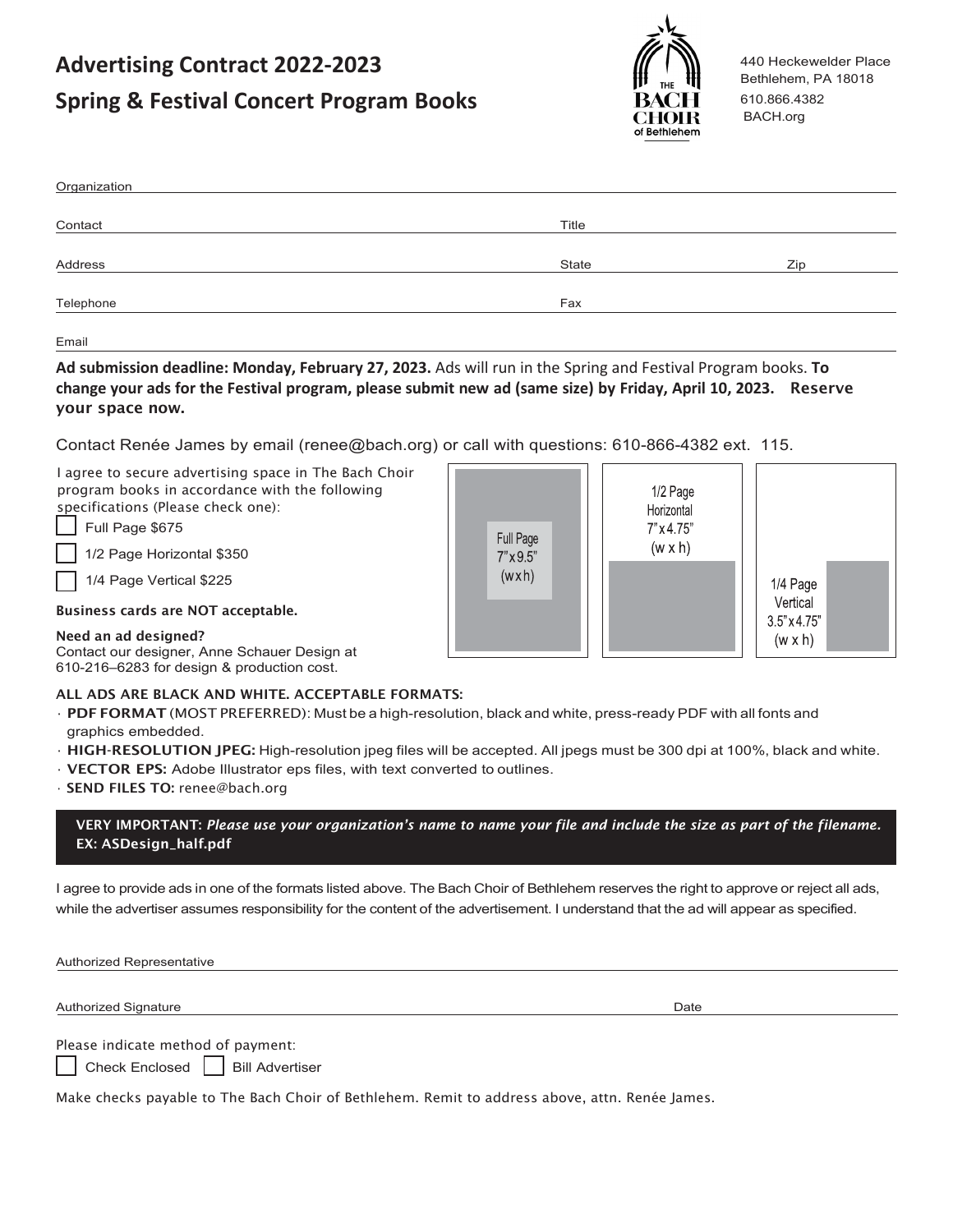# **Advertising Contract 2023 Bach Choir**  3**FESTIVAL Program Book**



440 Heckewelder Place Bethlehem, PA 18018 610.866.4382 BACH.org

| Organization |       |     |
|--------------|-------|-----|
|              |       |     |
| Contact      | Title |     |
|              |       |     |
| Address      | State | Zip |
|              |       |     |
| Telephone    | Fax   |     |
| Email        |       |     |
|              |       |     |

**Common** 

### **The deadline for ad submission is Friday, April 10, 2023.**

Reserve your space now.

### Contact Renée by email (renee@bach.org) or call with questions: 610-866-4382 ext. 115.

I agree to secure advertising space in The Bach Choir program books in accordance with the following specifications (Please check one):

Full Page \$425

1/2 Page Horizontal \$225

1/4 Page Vertical \$175

#### Business cards are NOT acceptable.

Need an ad designed? Contact our designer, Anne Schauer Design at 610-216-6283 for design & production cost.

| Full Page                 | 1/2 Page<br>Horizontal<br>$7" \times 4.75"$<br>$(w \times h)$ |                                             |
|---------------------------|---------------------------------------------------------------|---------------------------------------------|
| $7" \times 9.5"$<br>(wxh) |                                                               | 1/4 Page<br>Vertical<br>$3.5" \times 4.75"$ |
|                           |                                                               | $(w \times h)$                              |

ת ו

 $\sqrt{ }$ 

### ALL ADS ARE BLACK AND WHITE. ACCEPTABLE FORMATS :

- PDF FORMAT (MOST PREFERRED): Must be a high-resolution, black and white, press-ready PDF with all fonts and graphics embedded.
- HIGH-RESOLUTION JPEG: High-resolution jpeg files will be accepted. All jpegs must be 300 dpi at 100%, black and white.
- VECTOR EPS: Adobe Illustrator eps files, with text converted to outlines.
- SEND FILES TO: [renee@bach.org](mailto:renee@bach.org)

VERY IMPORTANT: *Please use your organization's name to name your file and include the size as part of the filename.* EX: ASDesign\_half.pdf

I agree to provide the ad in one of the formats listed above. The Bach Choir of Bethlehem reserves the right to approve or reject all ads, while the advertiser assumes responsibility for the content of the advertisement. I understand that the ad will appear as specified.

Authorized Representative

Authorized Signature **Date of the Contract of the Contract of the Contract of the Contract of the Contract of Co** 

Please indicate method of payment:

| Check Enclosed | | Bill Advertiser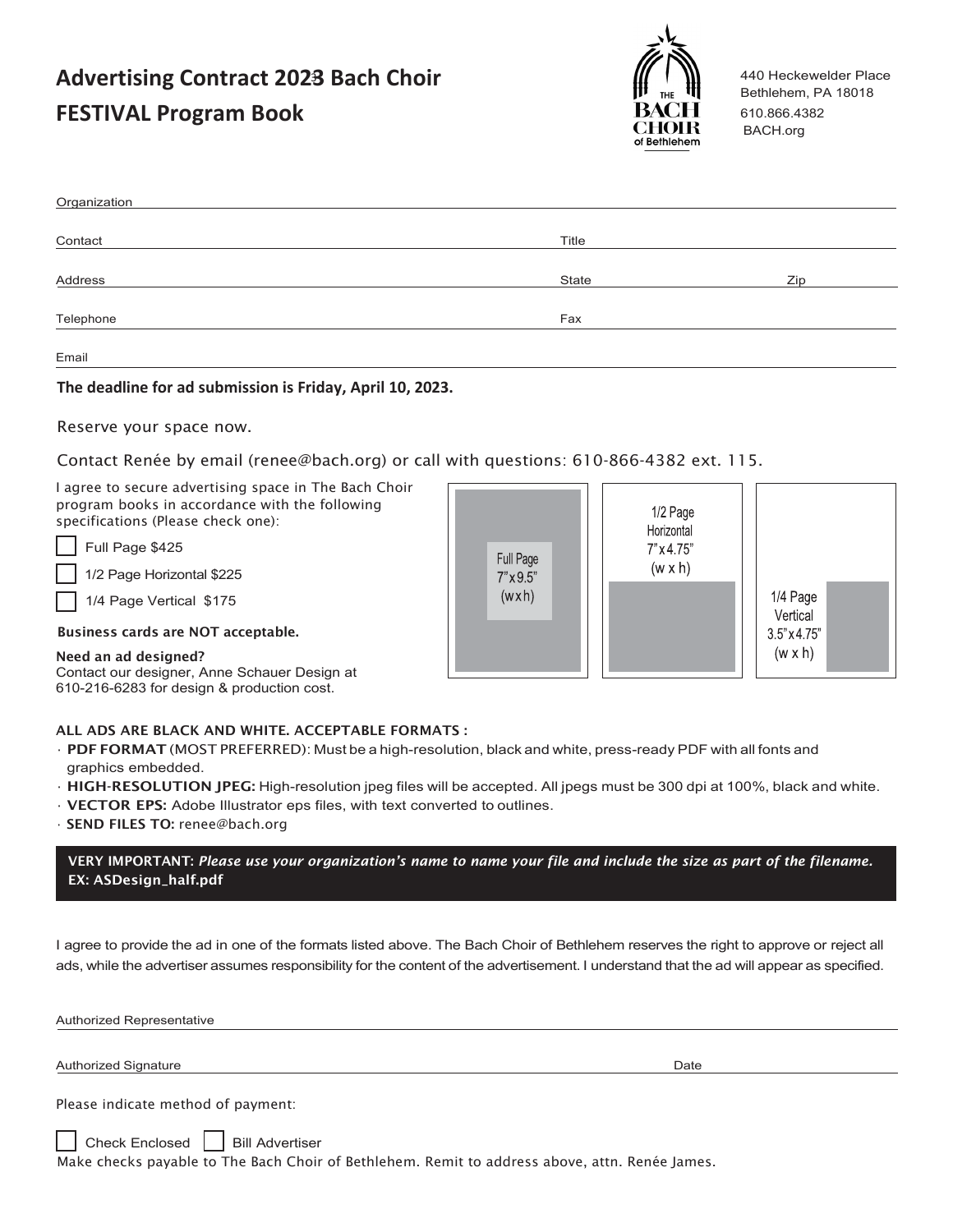**Advertising Contract 2022 - 2023 Bethlehem Bach at Noon Program**



440 Heckewelder Place Bethlehem, PA 18018 610.866.4382 BACH.org

| <b>Business</b> |       |     |
|-----------------|-------|-----|
|                 |       |     |
| Contact         | Title |     |
|                 |       |     |
| Address         | State | Zip |
| Telephone       | Fax   |     |
|                 |       |     |
| Email           |       |     |

**\$125 for seven concert programs (September, October, November, January, February, March, April) Space is LIMITED to eight ads – reserve your space today! The deadline for ad submission is August 23, 2022**

### **Contact Renée James by email (renee@bach.org) or call with questions: 610-866-4382 ext. 115**

### AD SIZE IS 3.5 INCHES WIDE X 2 INCHES HIGH – BLACK & WHITE

### ACCEPTABLE FORMATS:

- PDF FORMAT (MOST PREFERRED): Must be a high-resolution, black & white, press-ready PDF with all fonts and graphics embedded.
- HIGH-RESOLUTION JPEG: High-resolution jpeg files must be 300 dpi at 100%, black & white.
- VECTOR EPS: Adobe Illustrator eps files, with text converted to outlines.
- SEND FILES TO: [renee@bach.org](mailto:renee@bach.org)

VERY IMPORTANT: *Please use your organization's name to name your file.* EX: ASDesign.pdf

I agree to provide ads in one of the formats listed above. The Bach Choir of Bethlehem reserves the right to approve or reject all ads, while the advertiser assumes responsibility for the content of the advertisement. I understand that the ad will appear as specified.

Authorized Representative

Authorized Signature **Date** 

Please indicate method of payment:

Check Enclosed  $\vert$  Bill Advertiser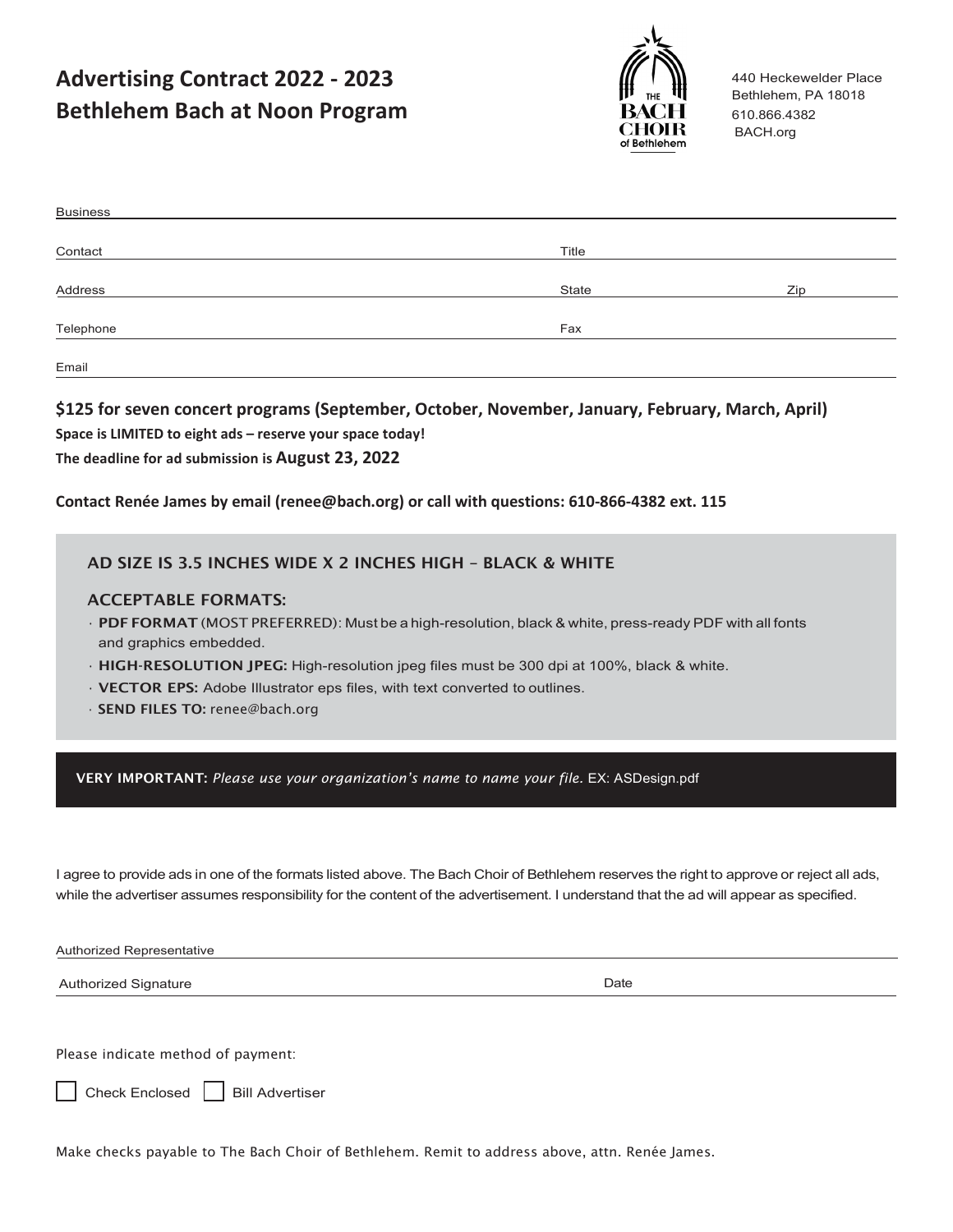**Advertising Contract 2022-2023 Allentown Bach at Noon Program**



440 Heckewelder Place Bethlehem, PA 18018 T: 610.866.4382 F: 610.866.6232 BACH.org

| <b>Business</b>                                                                         |                                                                                                                                                                                                                                                                                      |
|-----------------------------------------------------------------------------------------|--------------------------------------------------------------------------------------------------------------------------------------------------------------------------------------------------------------------------------------------------------------------------------------|
| Contact                                                                                 | Title                                                                                                                                                                                                                                                                                |
| Address                                                                                 | NO LONGER AVAILABLE FOR SUMMER 2022                                                                                                                                                                                                                                                  |
| Telephone                                                                               | Fax                                                                                                                                                                                                                                                                                  |
| Email                                                                                   |                                                                                                                                                                                                                                                                                      |
| The deadline for ad submission is May 19, 2023                                          | \$100 for three concert programs (June, July & August)<br>Space is LIMITED to eight ads - reserve your space today!                                                                                                                                                                  |
|                                                                                         | Contact Renée James by email (renee@bach.org) or call with questions: 610-866-4382 ext. 115                                                                                                                                                                                          |
|                                                                                         | AD SIZE IS 3.5 INCHES WIDE X 2 INCHES HIGH - BLACK & WHITE                                                                                                                                                                                                                           |
| <b>ACCEPTABLE FORMATS:</b><br>and graphics embedded.<br>· SEND FILES TO: renee@bach.org | · PDF FORMAT (MOST PREFERRED): Must be a high-resolution, black & white, press-ready PDF with all fonts<br>· HIGH-RESOLUTION JPEG: High-resolution jpeg files must be 300 dpi at 100%, black & white.<br>· VECTOR EPS: Adobe Illustrator eps files, with text converted to outlines. |
|                                                                                         | VERY IMPORTANT: Please use your organization's name to name your file. EX: ASDesign.pdf                                                                                                                                                                                              |
|                                                                                         | I agree to provide ads in one of the formats listed above. The Bach Choir of Bethlehem reserves the right to approve or reject all ads,<br>while the advertiser assumes responsibility for the content of the advertisement. I understand that the ad will appear as specified.      |
| Authorized Representative                                                               |                                                                                                                                                                                                                                                                                      |
| Authorized Signature                                                                    | Date                                                                                                                                                                                                                                                                                 |
| Please indicate method of payment:                                                      |                                                                                                                                                                                                                                                                                      |
| <b>Check Enclosed</b>                                                                   | <b>Bill Advertiser</b><br>Make checks payable to The Bach Choir of Bethlehem. Remit to address above, attn. Renée James.                                                                                                                                                             |